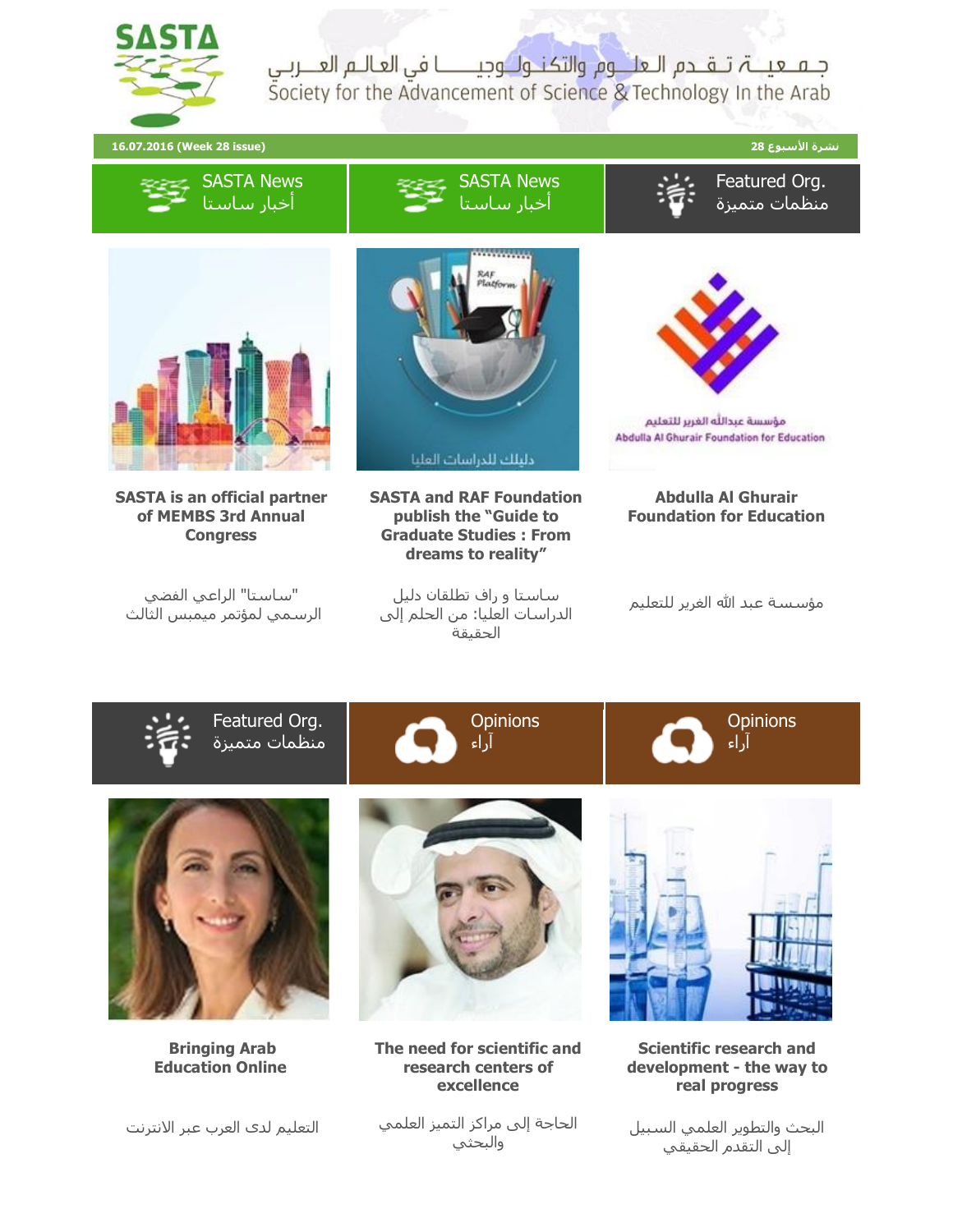

جلف عينة تلقلدم اللعليوم والتكنيول وجيلننا في العاليم العنزبي Society for the Advancement of Science & Technology In the Arab

**نشرة األسبوع 28 (issue 28 Week (16.07.2016**







Our Region أخبار المنطقة



**Regional security: depends on the educational system and the future of young graduates in the Arab world**

االمن اإلقليمي: انهياره وبقاءه مرهون بالنظام التعليمي ومستقبل الشباب الخرجين في الوطن العرب



**Want to ease tensions in the Middle East? Science diplomacy can help**



**The 14 best universities in the Arab world**

سياسة العلم تساعد على تخفيف حدة التوتر في الشرق الأوسط

أفضل 14 جامعة عربية

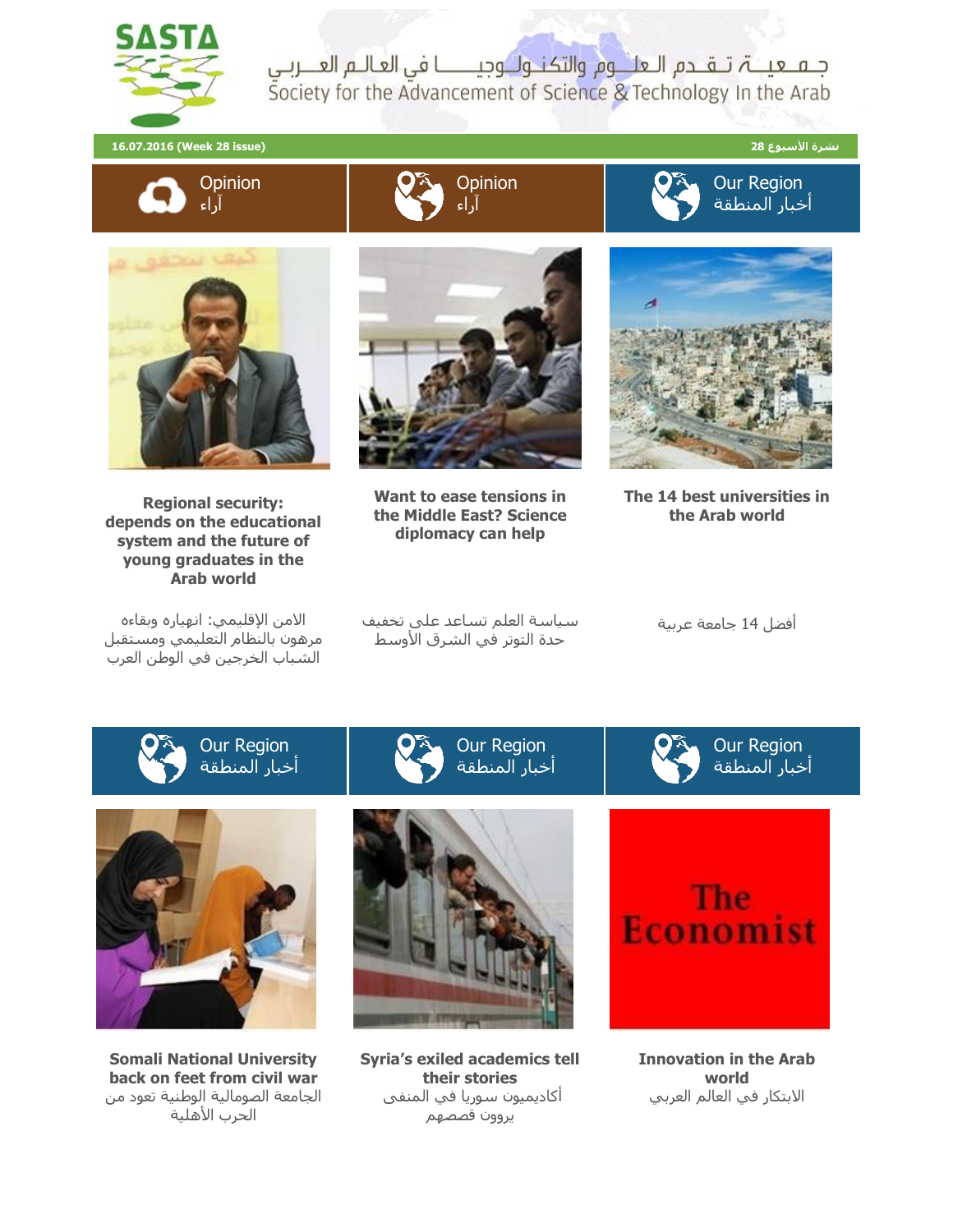

جـم عيــــۃ، تــقــدم الـعلـــوم والتكنــولــوجيـــــــــا في العـالــم العـــربــي Society for the Advancement of Science & Technology In the Arab

**نشرة األسبوع 28 (issue 28 Week (16.07.2016**



Our Region أخبار المنطقة



Our Region أخبار المنطقة



**Moving Mountains: Yemen's Startups Innovate Under Unimaginable Circumstances**

بدء االبتكار في اليمن في ظل ظروف اليمكن وصفها: يعادل تحريك الجبال



**Made in Saudi Arabia: A Growing Culture of Student Entrepreneurship is Leading to New Saudi Companies** صنع في السعودية: تنامي ثقافة ريادة األعمال للطالب تكتسح الشركات السعودية الجديدة

Our Region



**Start-up culture on the rise in Qatar**

ثقافة االبتكار آخذة باالزدياد في دولة بقطر

> Our Region أخبار المنطقة



**NASA chief lands in Jordan to promote mission to Mars**

رئيس ناسا في عمان لدعم بعثة إلى المريخ



**Why are so many researchers moving to Qatar?**

سبب انتقال الكثير من الباحثين إلى قطر



**KAUST and FEI establish new electron microscopy Center of Excellence**

كاوست و إف إي آي تنشآن مركز جديد للتميز في المجهر االلكتروني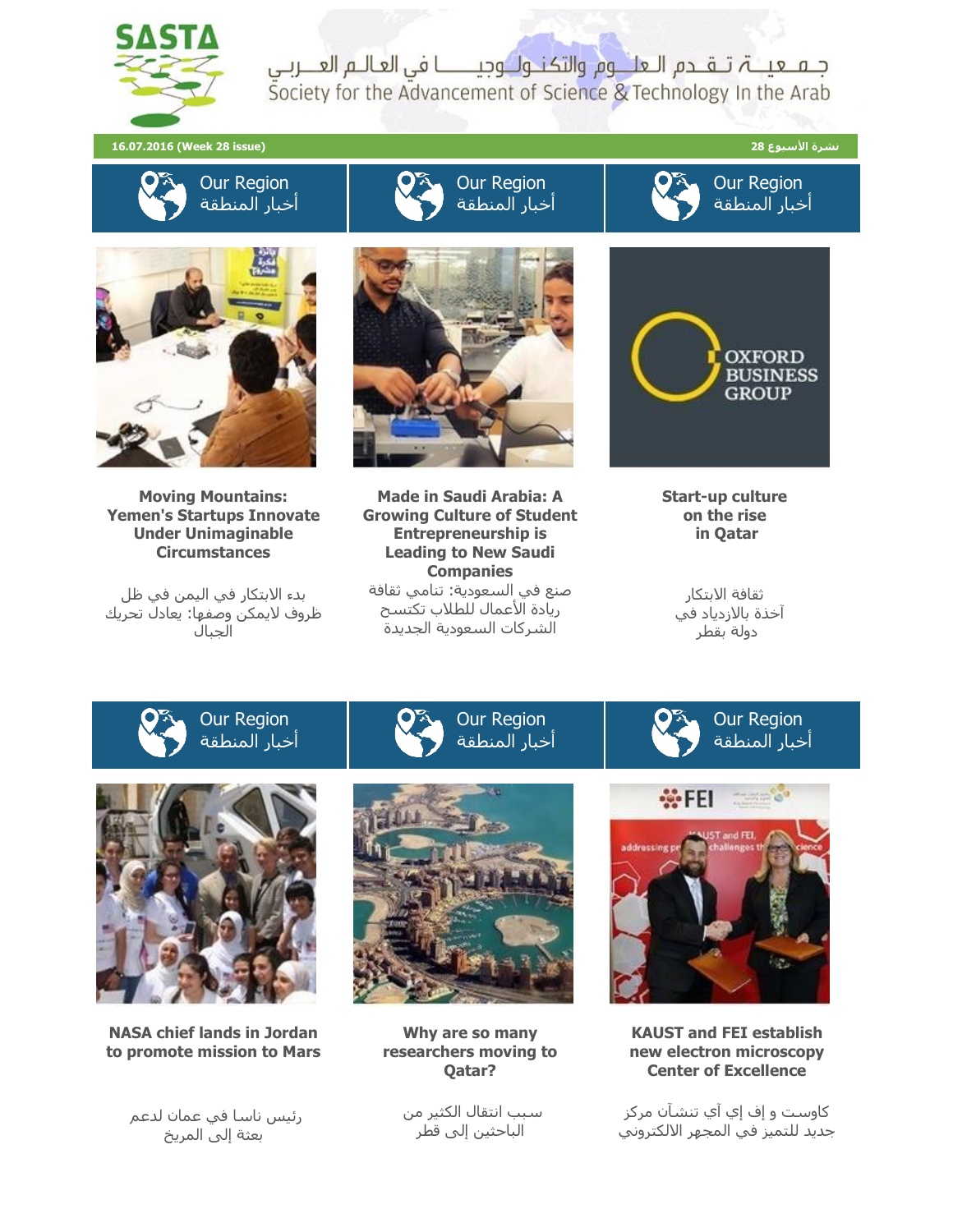

جلما عيناة تلقاحم الاعلا<mark>لوم والتكناول</mark> وجيالنا في العاليم العنازبي Society for the Advancement of Science & Technology In the Arab

**نشرة األسبوع 28 (issue 28 Week (16.07.2016**





Scientific News أخبار علمية



**Jordan University of Science and Technology (newsletter)**

النشرة الإخبارية لجامعة الأردن للعلوم والتكنولوجيا



**Mapping the Qatari Genome May Herald New Era of Precision Medicine**

رسم خريطة الجينوم القطري - عصر جديد من الطب الدقيق



**SQU-Oman announces five new strategic research project**

جامعة السلطان قابوس في عمان تعلن عن 5 بحوث استراتيجية ممولة من المكرمة السامية

> Scientific News أخبار علمية



Scientific News أخبار علمية



**Researchers from the University of Qatar invent new technology for water desalination** باحثون من جامعة قطر يبتكرون تكنولوجيا جديدة لتحلية المياه



**Qatar research aims to reduce solar costs**

قطر تبحث لخفض تكاليف الطاقة الشمسية



**Masdar and MIT work to increase solar efficiency**

مصدر و إم آي تي تعمالن لرفع فعالية الطاقة الشمسية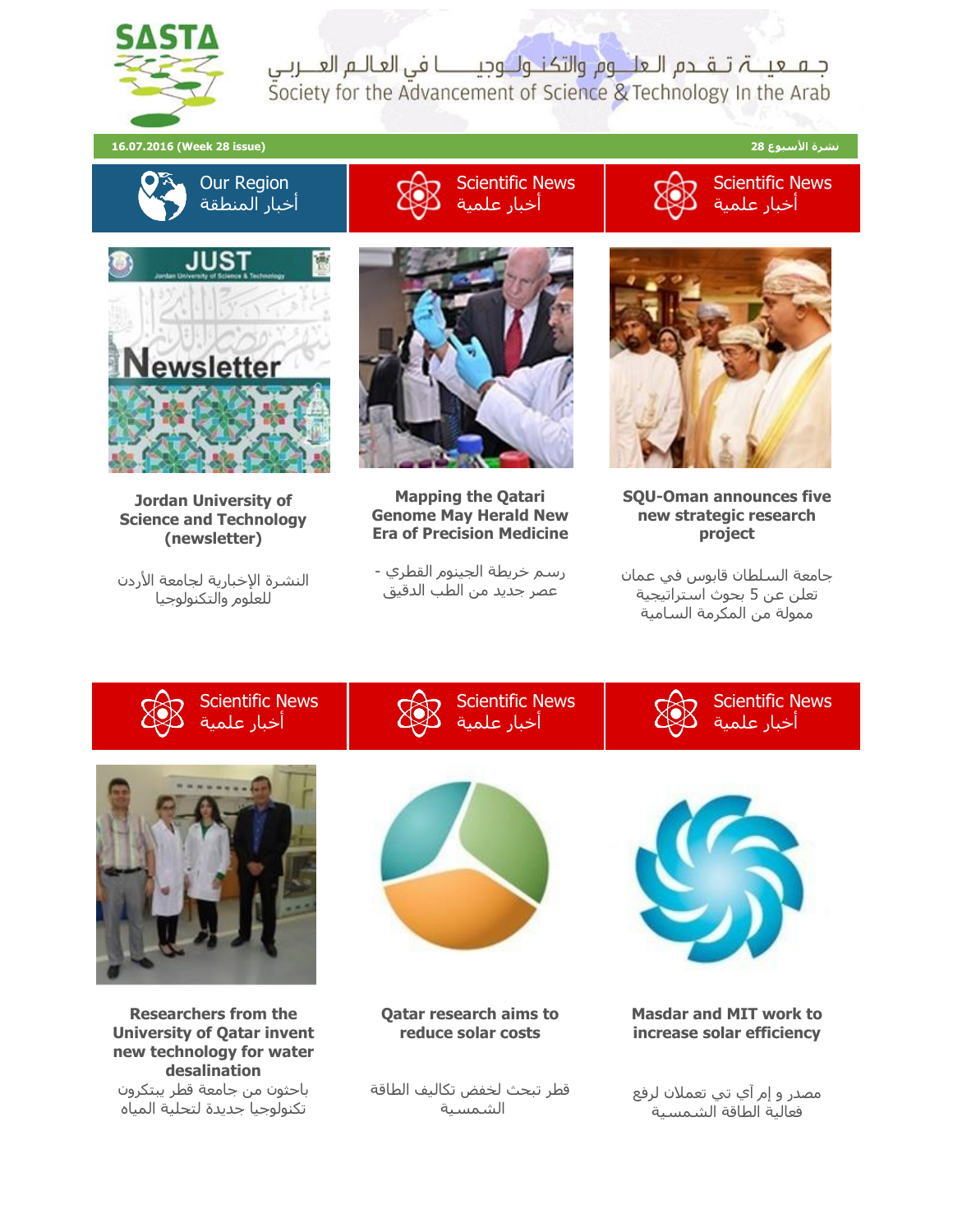

جلما عيناة تلقاحم الاعلا<mark>لوم والتكناول</mark> وجيالنا في العاليم العنازبي Society for the Advancement of Science & Technology In the Arab

**نشرة األسبوع 28 (issue 28 Week (16.07.2016**









**Zewail City's Researchers Identify a Compound May Hold Promise in Personalized Medicine** باحثون من مدينة زويل يتعرفون على مركب واعد



**Scientists from UAE University in Al Ain discover a short cut to primequality dates** علماء من جامعة اإلمارات في العين يكتشفون طريقة لتحسين جودة التمور



**Emirati gene study shows diabetes and vitamin D deficiency risks**

دراسة إماراتية تظهر ارتباط السكري بنقص فيتامين د

> Awards جوائز



Awards جوائز



**AUB wins the International MacJannet Prize for Global Citizenship**

الجامعة الأميركية في بيروت تفوز بجائزة الدولية ماك جانيت من أجل المواطنة العالمية



**Sudanese Professor, Jaafar Elmirghani, honoured with 2016 Edison Award**

البروفيسور السوداني جعفر المرغاني يكرم بجائزة أديسون لعام 2016



**The highest number of awards at the 7th World Summit on Entrepreneurship reached by Jordanian innovator** مبتكر أردني يحقق أعلى عدد جوائز في القمة العالمية السابعة لريادة الأعمال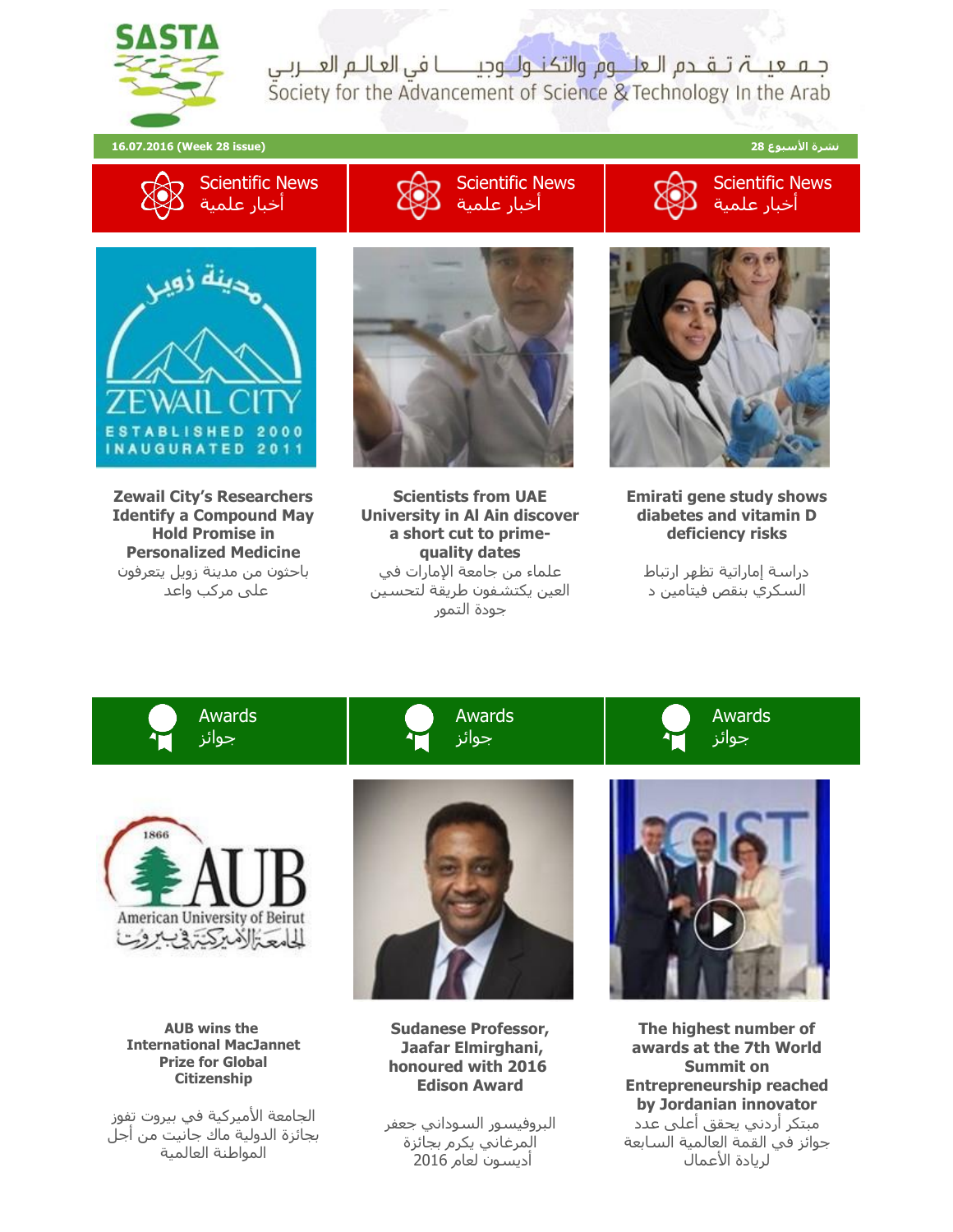

جلف عينة تلقلدم اللعليوم والتكنيول وجيلننا في العاليم العنزربي Society for the Advancement of Science & Technology In the Arab

**نشرة األسبوع 28 (issue 28 Week (16.07.2016**

**Opportunity** 

فرص







**Board of Nuclear Medicine for 6 Saudi Ladies**

بورد الطب النووي لـ 6 سعوديات



**UAE University gets international patents environmentally friendly**

جامعة اإلمارات تحصل على براءة اختراع عالمية صديقة للبيئة



## **Salim bin Mahfouz Charity Foundation grants for the Saudis and residents**

منح مؤسسة سالم بن محفوظ الخيرية للسعوديين والمقيمين



**Opportunity** فرص





**KAUST is still receiving application to its graduate programs** كاوست مازالت تستقبل طلبات برامج التخرج



**New opportunity from Qatar Computing Research Institute**

فرصة جديدة من معهد قطر لبحوث الحوسبة



Scholarships for bachelor's degree from KAIST in South Korea منح دراسية لدرجة البكالوريوس من KAIST في كوريا الجنوبية، 2017